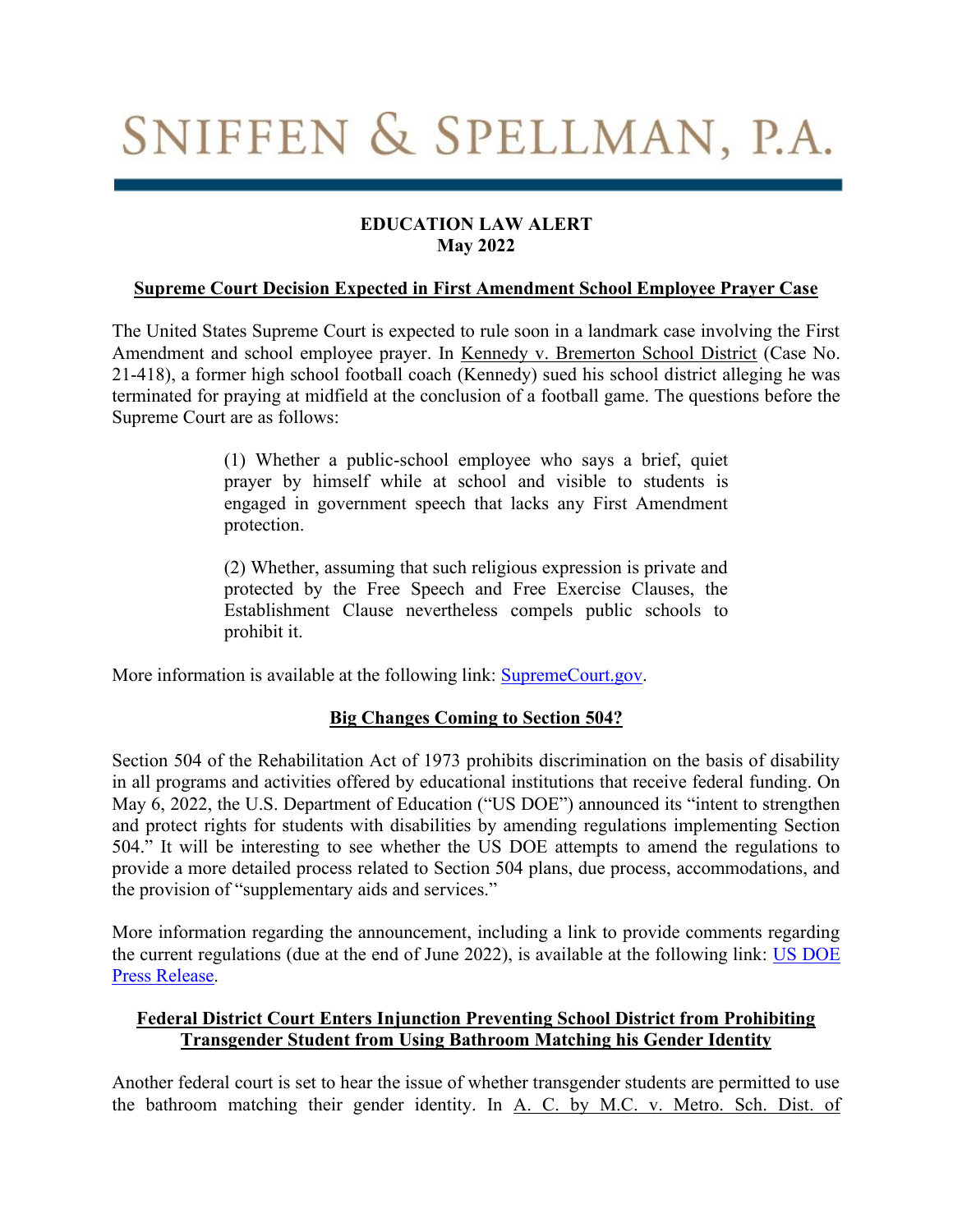Martinsville, Case No. 121CV02965TWPMPB, a 13-year-old transgender male student sued his school district alleging violations of Title IX and the Equal Protection Clause, because he was prohibited from using the bathroom matching his gender identity. Although it is early on in the litigation, it is important to note that on April 29, 2022, the federal district court entered a preliminary injunction prohibiting the school district from denying plaintiff the right to use the boys' bathrooms at school. In granting the preliminary injunction, the court held, among other things, that the student was likely to succeed on the merits. The federal district court subsequently denied the school district's expedited motion to stay the entry of the preliminary injunction pending its appeal of the Court's April 29, 2022, decision.

The Court's Order granting the preliminary injunction is available at the following link: [A.C.](https://casetext.com/case/ac-v-metro-sch-dist-of-martinsville)

## **Supreme Court Holds that Emotional Distress Damages Are Not Available Under Certain Anti-Discrimination Statutes**

In a ground-breaking decision in Cummings v. Premier Rehab Keller (Case No. 21-219), the United States Supreme Court held that damages for emotional distress are not recoverable in a private action for discrimination brought pursuant to the Rehabilitation Act of 1973 (the "Rehab Act") or the Patient Protection and Affordable Care Act (the "ACA"). Federal courts had previously been split on the issue, but the Supreme Court has now definitively barred plaintiffs from recovering for emotional injuries under the Rehab Act or the ACA.

The plaintiff in Cummings, who is deaf and legally blind, sued her physical therapy provider for disability discrimination under the Rehab Act and the ACA for failing to provide an American Sign Language interpreter during her physical therapy sessions. Her only damages were for emotional distress. However, in a 6-3 decision authored by Chief Justice John Roberts, the Supreme Court dismissed the plaintiff's claims, holding that emotional distress damages are not available under either statute.

The Supreme Court's ruling was based on long-standing precedent that holds that statutes governing recipients of federal funding pursuant to the Spending Clause of the United States Constitution (such as the Rehab Act and the ACA) are contractual in nature and typically do not allow for the recovery of punitive damages (absent specific language in the statute). The Supreme Court in Cummings extended this reasoning, and held that emotional distress damages, like punitive damages, are not traditionally available in suits for breach of contract. The Court also noted that the Rehab Act and ACA are silent as to such special damages and, as a result, damages for emotional distress are no longer available to plaintiffs under the Rehab Act or the ACA.

Click [here](https://www.supremecourt.gov/opinions/21pdf/20-219_1b82.pdf) to read more.

# **Proposed Revisions to Title IX Regulations Delayed…Again**

In last month's edition of the *Education Law Alert*, we alerted you that despite not releasing proposed revisions to Title IX regulations in April, it was expected that US DOE would release the regulations in May. According to Senior Reporter Jeremy Bauer-Wolf at *Higher Ed Dive*, it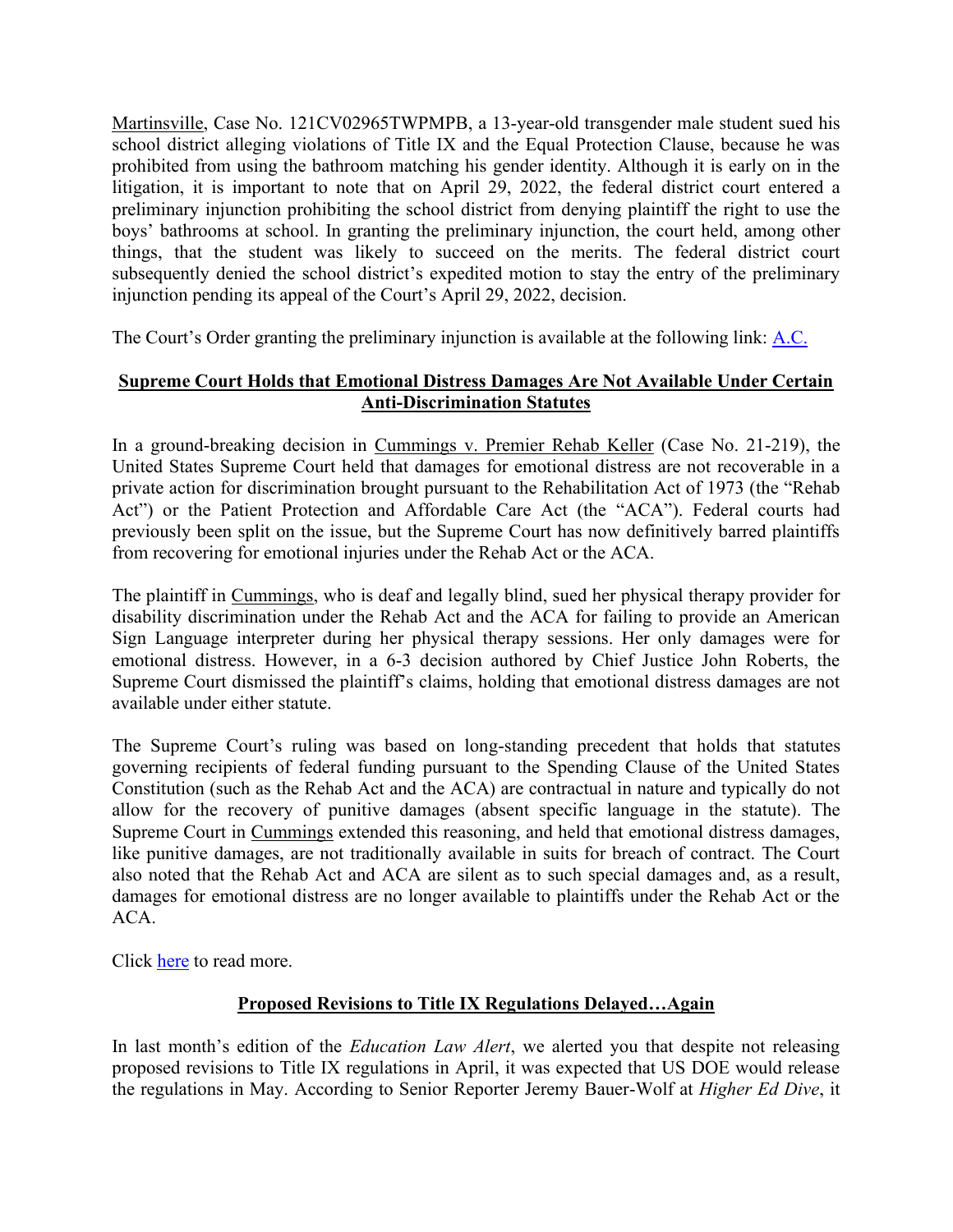is now expected that US DOE will release the proposed revisions this month. The proposed revisions are expected further address the duties of educational institutions to respond to allegations of sexual misconduct.

Source: [HigherEdDrive.com.](https://www.highereddive.com/news/ed-dept-delays-release-of-draft-title-ix-rule-again-now-targets-june/624228/)

## **Florida Department of Education Releases Memorandum on Implementation of Limitations on Instruction Related to Sexual Orientation and/or Gender Identity**

This month's *Education Law Alert* provides updates regarding education law issues of interest from May of 2022. However, a recent publication from the Florida Department of Education ("FL DOE") is worthy of an early mention. On June 6, 2022, FL DOE released a memorandum addressing school district responsibilities under House Bill 1557. The controversial legislation is set to take effect on July 1, 2022. Although the memorandum addresses all of HB 1557, a key paragraph of the memorandum provides new information regarding the limitations on instruction related to sexual orientation and/or gender identity. As a reminder, the provision in HB 1557 addressing such instruction states as follows:

> Classroom instruction by school personnel or third parties on sexual orientation or gender identity may not occur in kindergarten through grade 3 or in a manner that is not age-appropriate or developmentally appropriate for students in accordance with state standards.

Since many school districts are eager for guidance regarding the "age appropriate or developmentally appropriate" language in HB 1557, the memorandum notifies school districts that only the kindergarten through grade 3 provision will take effect on July 1, 2022. The memorandum further states, "[f]or other grades, it takes effect only after the Florida Department of Education (Department) develops rules or guidance on age-appropriate and developmentally appropriate instruction."

A copy of the memorandum is available at the following link: [HB 1557.](https://npr.brightspotcdn.com/75/17/4c42a5a14794b6ea377664704f59/memorandum-house-bill-1557-parental-rights-in-education-school-district-responsibilities.pdf#page=1&zoom=auto,-20,710)

# **2022 Condition of Education Report is Out**

In May of 2022, the National Center for Education Statistics (NCES) released the popular *Condition of Education* report for 2022. The report summarizes education data related to a number of topics, including COVID-19 and homeschool students. The report is available at the following link: [2022 Condition of Education report.](https://nces.ed.gov/pubs2022/2022144.pdf)

## **From the Lighter Side: Cockroaches in the Courtroom!**

Courtroom drama is common. Lawyers argue, witnesses make surprise statements, and sometimes people get arrested. Well, in New York, you can now add a parade of cockroaches to the list. During an arraignment, a defendant would not stop filming the proceedings and, when